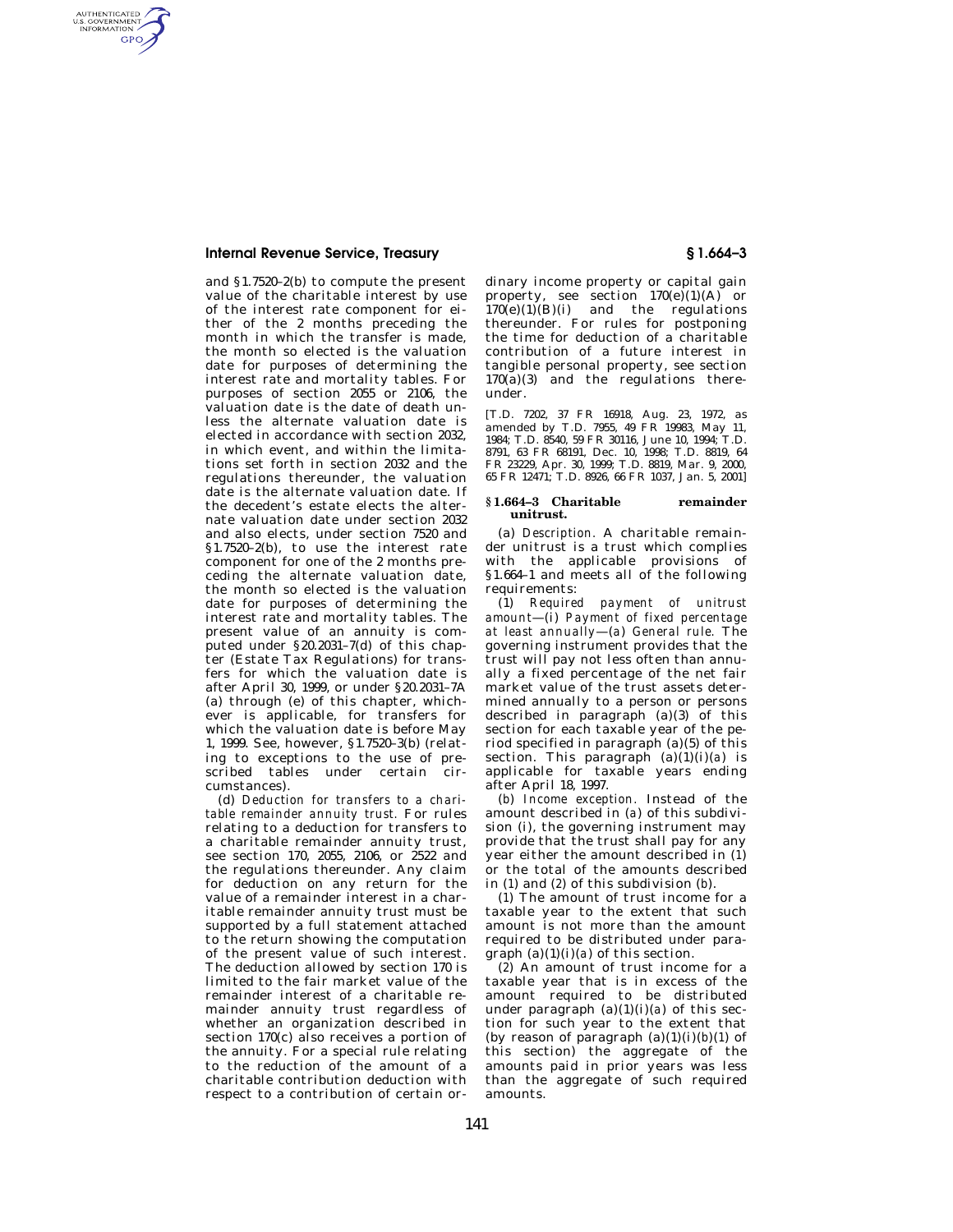(*3*) For purposes of this paragraph  $(a)(1)(i)(b)$ , trust income generally means income as defined under section 643(b) and the applicable regulations. However, trust income may not be determined by reference to a fixed percentage of the annual fair market value of the trust property, notwithstanding any contrary provision in applicable state law. Proceeds from the sale or exchange of any assets contributed to the trust by the donor must be allocated to principal and not to trust income at least to the extent of the fair market value of those assets on the date of their contribution to the trust. Proceeds from the sale or exchange of any assets purchased by the trust must be allocated to principal and not to trust income at least to the extent of the trust's purchase price of those assets. Except as provided in the two preceding sentences, proceeds from the sale or exchange of any assets contributed to the trust by the donor or purchased by the trust may be allocated to income, pursuant to the terms of the governing instrument, if not prohibited by applicable local law. A discretionary power to make this allocation may be granted to the trustee under the terms of the governing instrument but only to the extent that the state statute permits the trustee to make adjustments between income and principal to treat beneficiaries impartially.

(*4*) The rules in paragraph  $(a)(1)(i)(b)(1)$  and  $(2)$  of this section are applicable for taxable years ending after April 18, 1997. The rule in the first sentence of paragraph (a)(1)(i)(*b*)(*3*) is applicable for taxable years ending after April 18, 1997. The rules in the second, fourth, and fifth sentences of paragraph  $(a)(1)(i)(b)(3)$  are applicable for taxable years ending after January 2, 2004. The rule in the third sentence of paragraph  $(a)(1)(i)(b)(3)$  is applicable for sales or exchanges that occur after April 18, 1997. The rule in the sixth sentence of paragraph  $(a)(1)(i)(b)(3)$  is applicable for trusts created after January 2, 2004.

(*c*) *Combination of methods.* Instead of the amount described in paragraph  $(a)(1)(i)(a)$  or  $(b)$  of this section, the governing instrument may provide that the trust will pay not less often

## **§ 1.664–3 26 CFR Ch. I (4–1–08 Edition)**

than annually the amount described in paragraph  $(a)(1)(i)(b)$  of this section for an initial period and then pay the amount described in paragraph (a)(1)(i)(*a*) of this section (calculated using the same fixed percentage) for the remaining years of the trust only if the governing instrument provides that—

(*1*) The change from the method prescribed in paragraph  $(a)(1)(i)(b)$  of this section to the method prescribed in paragraph  $(a)(1)(i)(a)$  of this section is triggered on a specific date or by a single event whose occurrence is not discretionary with, or within the control of, the trustees or any other persons;

(*2*) The change from the method prescribed in paragraph (a)(1)(i)(*b*) of this section to the method prescribed in paragraph  $(a)(1)(i)(a)$  of this section occurs at the beginning of the taxable year that immediately follows the taxable year during which the date or event specified under paragraph  $(a)(1)(i)(c)(1)$  of this section occurs; and

(*3*) Following the trust's conversion to the method described in paragraph  $(a)(1)(i)(a)$  of this section, the trust will pay at least annually to the permissible recipients the amount described only in paragraph (a)(1)(i)(*a*) of this section and not any amount described in paragraph  $(a)(1)(i)(b)$  of this section.

(*d*) *Triggering event.* For purposes of paragraph  $(a)(1)(i)(c)(1)$  of this section, a triggering event based on the sale of unmarketable assets as defined in  $§1.664-1(a)(7)(ii)$ , or the marriage, divorce, death, or birth of a child with respect to any individual will not be considered discretionary with, or within the control of, the trustees or any other persons.

(*e*) *Examples.* The following examples illustrate the rules in paragraph  $(a)(1)(i)(c)$  of this section. For each example, assume that the governing instrument of charitable remainder unitrust *Y* provides that *Y* will initially pay not less often than annually the amount described in paragraph  $(a)(1)(i)(b)$  of this section and then pay the amount described in paragraph  $(a)(1)(i)(a)$  of this section (calculated using the same fixed percentage) for the remaining years of the trust and that the requirements of paragraphs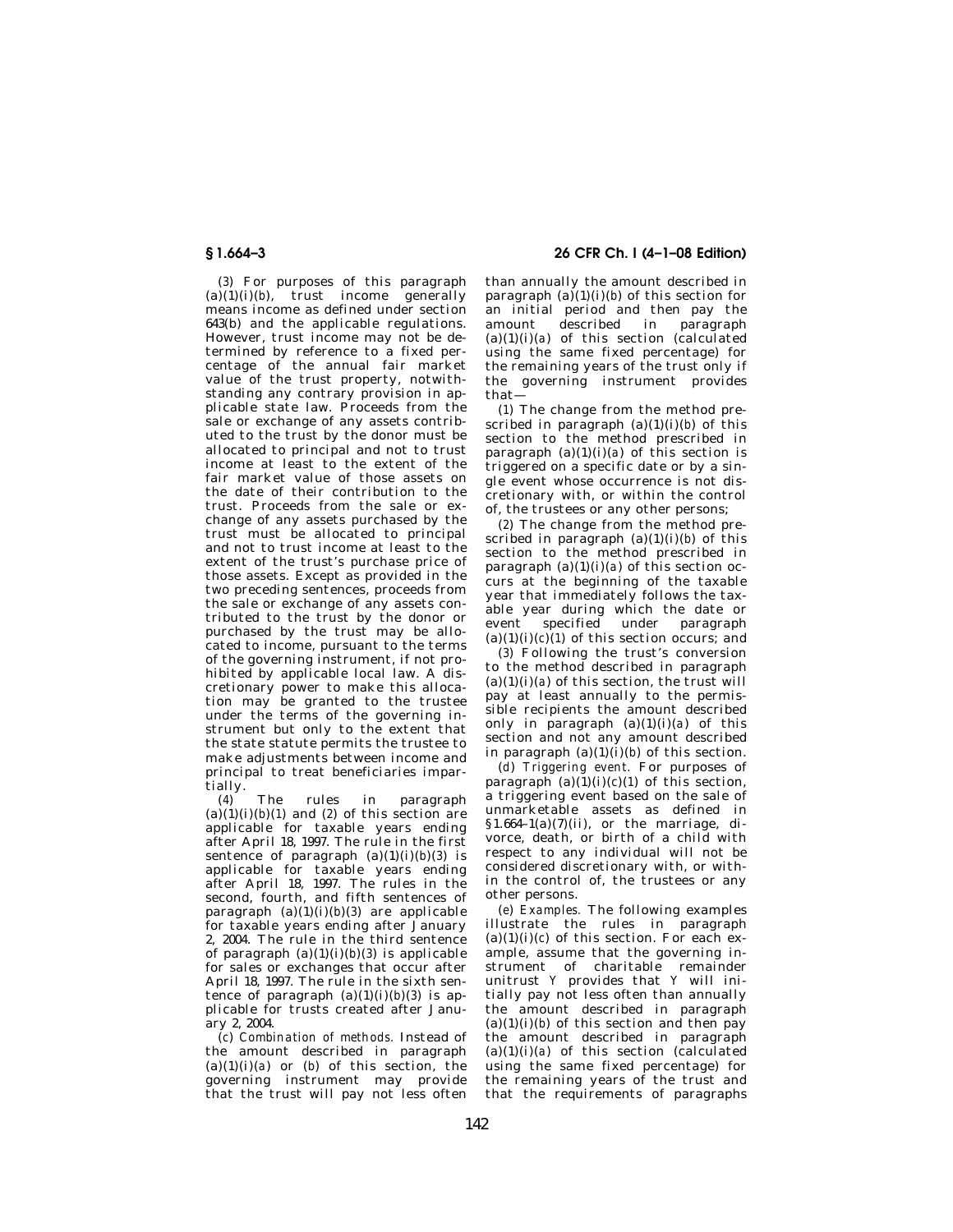$(a)(1)(i)(c)(2)$  and  $(3)$  of this section are satisfied. The examples are as follows:

*Example 1. Y* is funded with the donor's former personal residence. The governing instrument of *Y* provides for the change in method for computing the annual unitrust amount as of the first day of the year following the year in which the trust sells the residence. *Y* provides for a combination of methods that satisfies paragraph (a)(1)(i)(*c*) of this section.

*Example 2. Y* is funded with cash and an unregistered security for which there is no available exemption permitting public sale under the Securities and Exchange Commission rules. The governing instrument of *Y*  provides that the change in method for computing the annual unitrust amount is triggered on the earlier of the date when the stock is sold or at the time the restrictions on its public sale lapse or are otherwise lifted. *Y* provides for a combination of methods that satisfies paragraph  $(a)(1)(i)(c)$  of this section.

*Example 3. Y* is funded with cash and with a security that may be publicly traded under the Securities and Exchange Commission rules. The governing instrument of *Y* provides that the change in method for computing the annual unitrust amount is triggered when the stock is sold. *Y* does not provide for a combination of methods that satisfies the requirements of paragraph  $(a)(1)(i)(c)$ of this section because the sale of the publicly-traded stock is within the discretion of the trustee.

*Example 4. S* establishes *Y* for her granddaughter, *G,* when *G* is 10 years old. The governing instrument of *Y* provides for the change in method for computing the annual unitrust amount as of the first day of the year following the year in which *G* turns 18 years old. *Y* provides for a combination of methods that satisfies paragraph  $(a)(1)(i)(c)$ of this section.

*Example 5.* The governing instrument of *Y* provides for the change in method for computing the annual unitrust amount as of the first day of the year following the year in which the donor is married. *Y* provides for a combination of methods that satisfies paragraph (a)(1)(i)(*c*) of this section.

*Example 6.* The governing instrument of *Y*  provides that if the donor divorces, the change in method for computing the annual unitrust amount will occur as of the first day of the year following the year of the divorce. *Y* provides for a combination of methods that satisfies paragraph (a)(1)(i)(*c*) of this section.

*Example 7.* The governing instrument of *Y*  provides for the change in method for computing the annual unitrust amount as of the first day of the year following the year in which the noncharitable beneficiary's first child is born. *Y* provides for a combination of methods that satisfies paragraph (a)(1)(i)(*c*) of this section.

*Example 8.* The governing instrument of *Y*  provides for the change in method for computing the annual unitrust amount as of the first day of the year following the year in which the noncharitable beneficiary's father dies. *Y* provides for a combination of methods that satisfies paragraph (a)(1)(i)(*c*) of this section.

*Example 9.* The governing instrument of *Y*  provides for the change in method for computing the annual unitrust amount as of the first day of the year following the year in which the noncharitable beneficiary's financial advisor determines that the beneficiary should begin receiving payments under the second prescribed payment method. Because the change in methods for paying the unitrust amount is triggered by an event that is within a person's control, *Y* does not provide for a combination of methods that satisfies paragraph  $(a)(1)(i)(c)$  of this section.

*Example 10.* The governing instrument of *Y*  provides for the change in method for computing the annual unitrust amount as of the first day of the year following the year in which the noncharitable beneficiary submits a request to the trustee that the trust convert to the second prescribed payment method. Because the change in methods for paying the unitrust amount is triggered by an event that is within a person's control, *Y*  does not provide for a combination of methods that satisfies paragraph (a)(1)(i)(*c*) of this section.

(*f*) *Effective date*—(*1*) *General rule.*  Paragraphs  $(a)(1)(i)(c)$ ,  $(d)$ , and  $(e)$  of this section are applicable for charitable remainder trusts created on or after December 10, 1998.

(*2*) *General rule regarding reformations of combination of method unitrusts.* If a trust is created on or after December 10, 1998, and contains a provision allowing a change in calculating the unitrust amount that does not comply with the provisions of paragraph  $(a)(1)(i)(c)$  of this section, the trust will qualify as a charitable remainder unitrust only if it is amended or reformed to use the initial method for computing the unitrust amount throughout the term of the trust, or is reformed in accordance with paragraph (a)(1)(i)( $f$ )(3) of this section. If a trust was created before December 10, 1998, and contains a provision allowing a change in calculating the unitrust amount that does not comply with the provisions of paragraph  $(a)(1)(i)(c)$  of this section, the trust may be reformed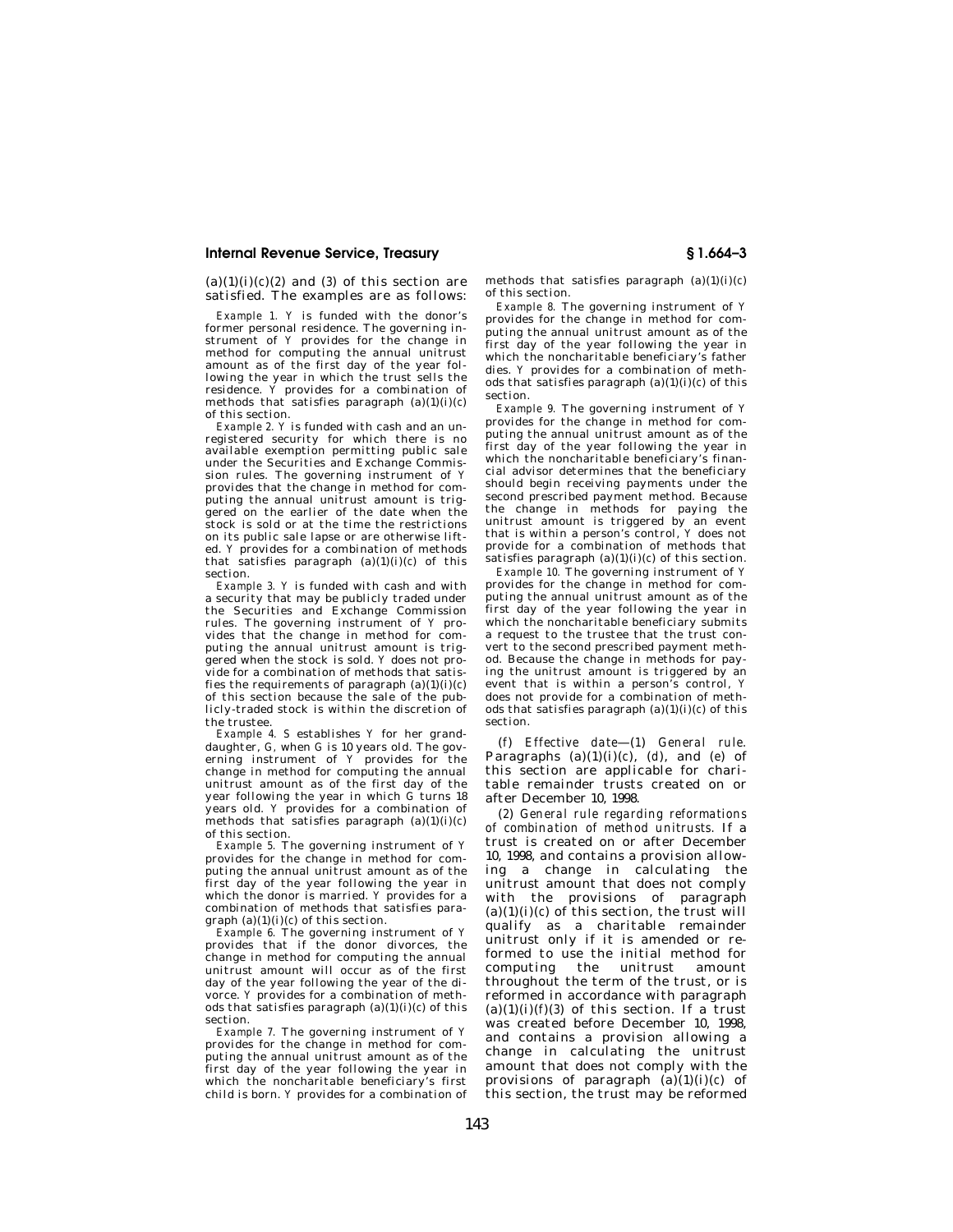to use the initial method for computing the unitrust amount throughout the term of the trust without causing the trust to fail to function exclusively as a charitable remainder unitrust under  $$1.664-1(a)(4)$ , or may be reformed<br>in accordance with paragraph paragraph  $(a)(1)(i)(f)(3)$  of this section. Except as provided in paragraph  $(a)(1)(i)(f)(3)$  of this section, a qualified charitable remainder unitrust will not continue to qualify as a charitable remainder unitrust if it is amended or reformed to add a provision allowing a change in the method for calculating the unitrust amount.

(*3*) *Special rule for reformations of trusts that begin by June 8, 1999.* Notwithstanding paragraph  $(a)(1)(i)(f)(2)$  of this section, if a trust either provides for payment of the unitrust amount under a combination of methods that is not permitted under paragraph  $(a)(1)(i)(c)$  of this section, or provides for payment of the unitrust amount under only the method prescribed in paragraph  $(a)(1)(i)(b)$  of this section. then the trust may be reformed to allow for a combination of methods permitted under paragraph (a)(1)(i)(*c*) of this section without causing the trust to fail to function exclusively as a charitable remainder unitrust under  $§1.664-1(a)(4)$  or to engage in an act of self-dealing under section 4941 if the trustee begins legal proceedings to reform by June  $8, 1999$ . The triggering event under the reformed governing instrument may not occur in a year prior to the year in which the court issues the order reforming the trust, except for situations in which the governing instrument prior to reformation already provided for payment of the unitrust amount under a combination of methods that is not permitted under paragraph  $(a)(1)(i)(c)$  of this section and the triggering event occurred prior to the reformation.

(*g*) *Payment under general rule for fixed percentage trusts.* When the unitrust amount is computed under paragraph  $(a)(1)(i)(a)$  of this section, a trust will not be deemed to have engaged in an act of self-dealing (within the meaning of section 4941), to have unrelated debtfinanced income (within the meaning of section 514), to have received an additional contribution (within the

# **§ 1.664–3 26 CFR Ch. I (4–1–08 Edition)**

meaning of paragraph (b) of this section), or to have failed to function exclusively as a charitable remainder trust (within the meaning of §1.664–  $1(a)(4)$  merely because the unitrust amount is paid after the close of the taxable year if such payment is made within a reasonable time after the close of such taxable year and the entire unitrust amount in the hands of the recipient is characterized only as income from the categories described in section  $664(b)(1)$ ,  $(2)$ , or  $(3)$ , except to the extent it is characterized as corpus described in section  $664(b)(4)$  because—

(*1*) The trust pays the unitrust amount by distributing property (other than cash) that it owned at the close of the taxable year, and the trustee elects to treat any income generated by the distribution as occurring on the last day of the taxable year in which the unitrust amount is due;

(*2*) The trust pays the unitrust amount by distributing cash that was contributed to the trust (with respect to which a deduction was allowable under section 170, 2055, 2106, or 2522); or

(*3*) The trust pays the unitrust amount by distributing cash received as a return of basis in any asset that was contributed to the trust (with respect to which a deduction was allowable under section 170, 2055, 2106, or 2522), and that is sold by the trust during the year for which the unitrust amount is due.

(*h*) *Special rule for fixed percentage trusts created before December 10, 1998.*  When the unitrust amount is computed under paragraph  $(a)(1)(i)(a)$  of this section, a trust created before December 10, 1998, will not be deemed to have engaged in an act of self-dealing (within the meaning of section 4941), to have unrelated debt-financed income (within the meaning of section 514), to have received an additional contribution (within the meaning of paragraph (b) of this section), or to have failed to function exclusively as a charitable remainder trust (within the meaning of  $$1.664-1(a)(4)$  merely because the unitrust amount is paid after the close of the taxable year if such payment is made within a reasonable time after the close of such taxable year and the fixed percentage to be paid each year as the unitrust amount is 15 percent or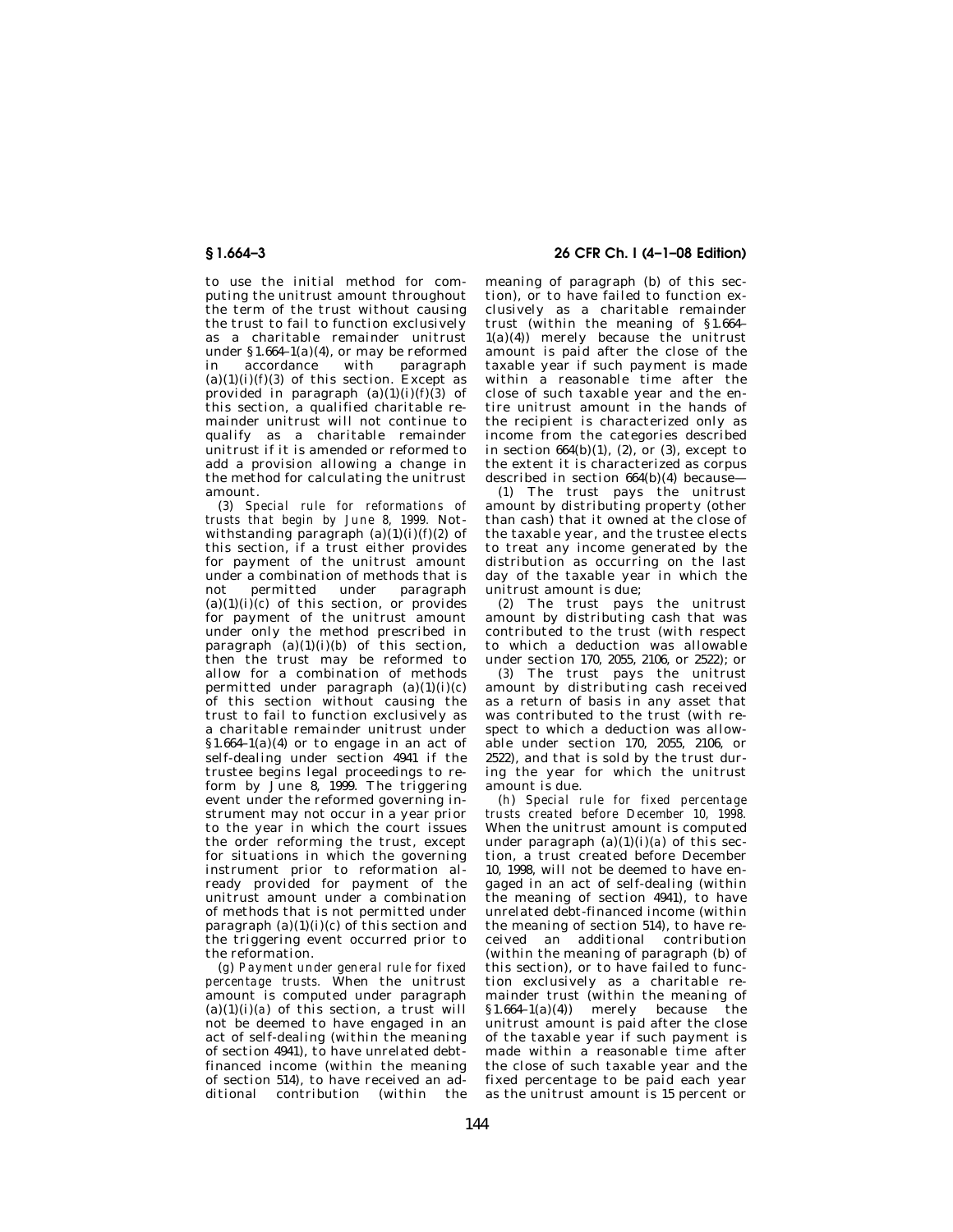less of the net fair market value of the trust assets as determined under paragraph  $(a)(1)(iv)$  of this section.

(*i*) *Example.* The following example illustrates the rules in paragraph  $(a)(1)(i)(g)$  of this section:

*Example. X* is a charitable remainder unitrust that calculates the unitrust amount under paragraph  $(a)(1)(i)(a)$  of this section. *X* was created after December 10, 1998. The prorated unitrust amount payable from  $\overrightarrow{X}$  for Year 1 is \$100. The trustee does not pay the unitrust amount to the recipient by the end of the Year 1. At the end of Year 1, *X* has only \$95 in the ordinary income category under section 664(b)(1) and no income in the capital gain or tax-exempt income categories under section 664(b) (2) or (3), respectively. By April 15 of Year 2, in addition to \$95 in cash, the trustee distributes to the unitrust recipient a capital asset with a \$5 fair market value and a \$2 adjusted basis to pay the \$100 unitrust amount due for Year 1. The trust owned the asset at the end of Year 1. Under §1.664–1(d)(5), the distribution is treated as a sale by *X,* resulting in *X* recognizing a \$3 capital gain. The trustee elects to treat the capital gain as occurring on the last day of Year 1. Under  $$1.664-1(d)(1)$ , the character of the unitrust amount for Year 1 in the recipient's hands is \$95 of ordinary income, \$3 of capital gain income, and \$2 of trust corpus. For Year 1, *X* satisfied paragraph  $(a)(1)(i)(g)$  of this section.

(*j*) *Payment under income exception.*  When the unitrust amount is computed under paragraph (a)(1)(i)(b) of this section, a trust will not be deemed to have engaged in an act of self-dealing (within the meaning of section 4941), to have unrelated debt-financed income (within the meaning of section 514), to have received an additional contribution (within the meaning of paragraph (b) of this section), or to have failed to function exclusively as a charitable remainder trust (within the meaning of §1.664–1(a)(4)) merely because payment of the unitrust amount is made after the close of the taxable year if such payment is made within a reasonable time after the close of such taxable year.

(*k*) *Reasonable time.* For paragraphs (a)(1)(i)  $(g)$ ,  $(h)$ , and  $(j)$  of this section, a reasonable time will not ordinarily extend beyond the date by which the trustee is required to file Form 5227, ''Split-Interest Trust Information Return,'' (including extensions) for the taxable year.

(*l*) *Effective date.* Paragraphs (a)(1)(i) (*g*), (*h*), (*i*), (*j*), and (*k*) of this section are applicable for taxable years ending after April 18, 1997. Paragraphs (a)(1)(i)( $g$ )(2) and (3) apply only to distributions made on or after January 5, 2001.

(ii) *Definition of fixed percentage.* The fixed percentage may be expressed either as a fraction or as a percentage and must be payable each year in the period specified in subparagraph (5) of this paragraph. A percentage is fixed if the percentage is the same either as to each recipient or as to the total percentage payable each year of such period. For example, provision for a fixed percentage which is the same every year to A until his death and concurrently a fixed percentage which is the same every year to B until his death, the fixed percentage to each recipient to terminate at his death, would satisfy the rule. Similarly, provision for a fixed percentage to A and B for their joint lives and then to the survivor would satisfy the rule. In the case of a distribution to an organization described in section  $170(c)$  at the death of a recipient or the expiration of a term of years, the governing instrument may provide for a reduction of the fixed percentage payable after such distribution *Provided* That:

(*a*) The reduced fixed percentage is the same either as to each recipient or as to the total amount payable for each year of the balance of such period, and

(*b*) The requirements of subparagraph (2)(ii) of this paragraph are met.

(iii) *Rules applicable to incorrect valuations.* The governing instrument provides that in the case where the net fair market value of the trust assets is incorrectly determined by the fiduciary, the trust shall pay to the recipient (in the case of an undervaluation) or be repaid by the recipient (in the case of an overvaluation) an amount equal to the difference between the amount which the trust should have paid the recipient if the correct value were used and the amount which the trust actually paid the recipient. Such payments or repayments must be made within a reasonable period after the final determination of such value. Any payment due to a recipient by reason of such incorrect valuation shall be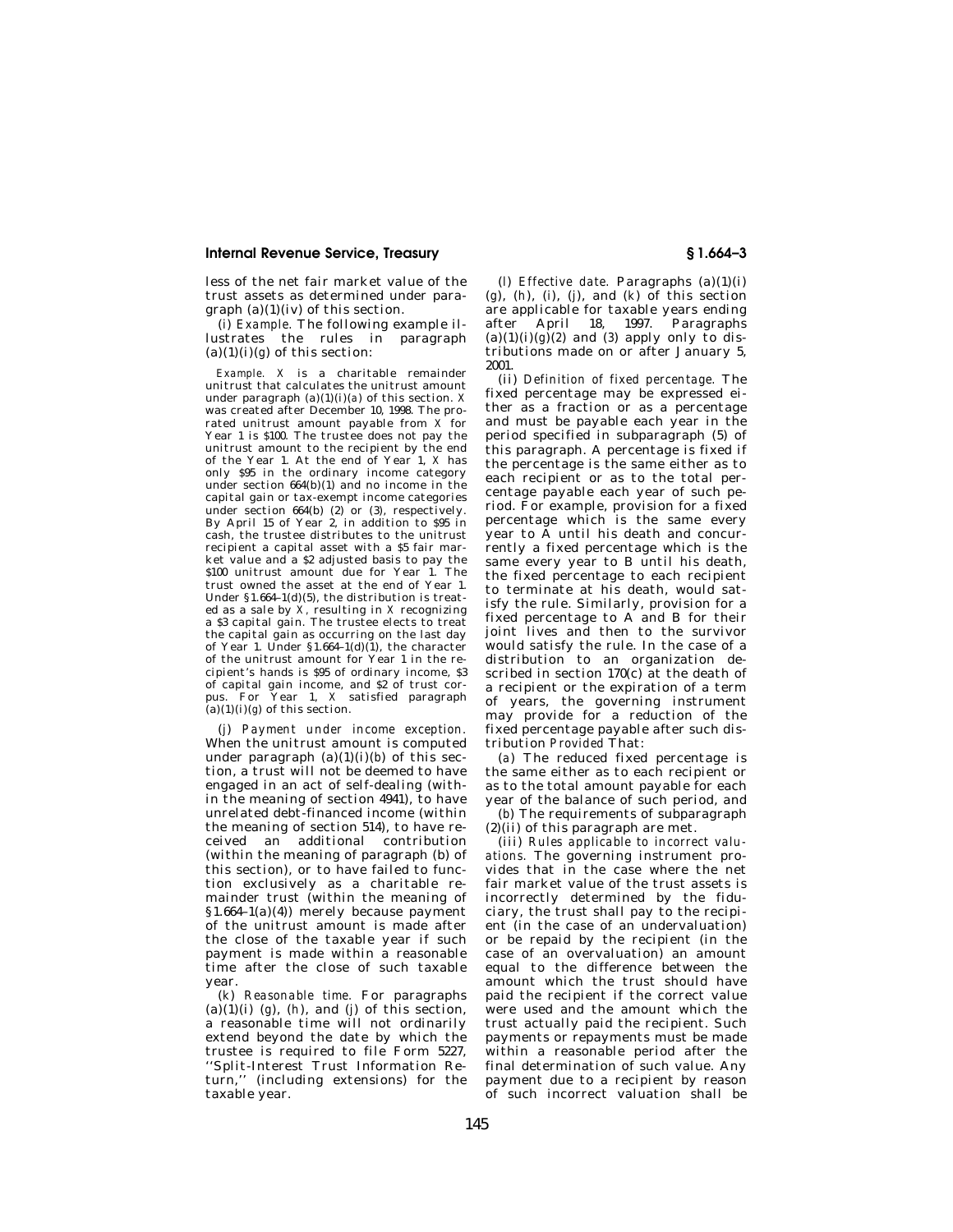considered to be a payment required to be distributed at the time of such final determination for purposes of paragraph  $(d)(4)(ii)$  of  $\hat{§}1.6\hat{6}4-1$ . See paragraph  $(d)(4)$  of §1.664–1 for rules relating to the year of inclusion of such payments and the allowance of a deduction for such repayments. See paragraph (b) of this section for rules relating to additional contributions.

(iv) *Rules applicable to valuation.* In computing the net fair market value of the trust assets there shall be taken into account all assets and liabilities without regard to whether particular items are taken into account in determining the income of the trust. The net fair market value of the trust assets may be determined on any one date during the taxable year of the trust, or by taking the average of valuations made on more than one date during the taxable year of the trust, so long as the same valuation date or dates and valuation methods are used each year. If the governing instrument does not specify the valuation date or dates, the trustee must select such date or dates and indicate the selection on the first return on Form 5227, ''Split-Interest Trust Information Return,'' that the trust must file. The amount described in subdivision (i)(*a*) of this subparagraph which must be paid each year must be based upon the valuation for such year.

(v) *Computation of unitrust amount in certain circumstances—(a) Short taxable years.* The governing instrument provides that, in the case of a taxable year which is for a period of less than 12 months other than the taxable year in which occurs the end of the period specified in subparagraph (5) of this paragraph:

(*1*) The amount determined under subdivision (i)(*a*) of this subparagraph shall be the amount otherwise determined under that subdivision multiplied by a fraction the numerator of which is the number of days in the taxable year of the trust and the denominator of which is 365 (366 if February 29 is a day included in the numerator),

(*2*) The amount determined under subdivision (i)(*b*) of this subparagraph shall be computed by using the amount determined under subdivision (*a*)(*1*) of this subdivision (v), and

**§ 1.664–3 26 CFR Ch. I (4–1–08 Edition)** 

(*3*) If no valuation date occurs before the end of the taxable year of the trust, the trust assets shall be valued as of the last day of the taxable year of the trust.

(*b*) *Last taxable year of period.* (*1*) The governing instrument provides that, in the case of the taxable year in which occurs the end of the period specified in subparagraph (5) of this paragraph:

(*i*) The unitrust amount which must be distributed under subdivision (i)(*a*) of this subparagraph shall be the amount otherwise determined under that subdivision multiplied by a fraction the numerator of which is the number of days in the period beginning on the first day of such taxable year and ending on the last day of the period specified in subparagraph (5) of this paragraph and the denominator of which is 365 (366 if February 29 is a day included in the numerator),

(*ii*) The amount determined under subdivision (i)(*b*) of this subparagraph shall be computed by using the amount determined under  $(b)(1)(i)$  of this subdivision (v), and

(*iii*) If no valuation date occurs before the end of such period, the trust assets shall be valued as of the last day of such period.

(*2*) See subparagraph (5) of this paragraph for a special rule allowing termination of payment of the unitrust amount with the regular payment next preceding the termination of the period specified therein.

(2) *Minimum unitrust amount*—(i) *General rule.* The fixed percentage described in subparagraph (1)(i) of this paragraph with respect to all beneficiaries taken together is not less than 5 percent.

(ii) *Reduction of unitrust amount in certain cases.* A trust will not fail to meet the requirements of this subparagraph by reason of the fact that it provides for a reduction of the fixed percentage payable upon the death of a recipient or the expiration of a term of years *Provided* That:

(*a*) A distribution is made to an organization described in section 170(c) at the death of such recipient or the expiration of such term of years, and

(*b*) The total of the percentage payable under subparagraph (1) of this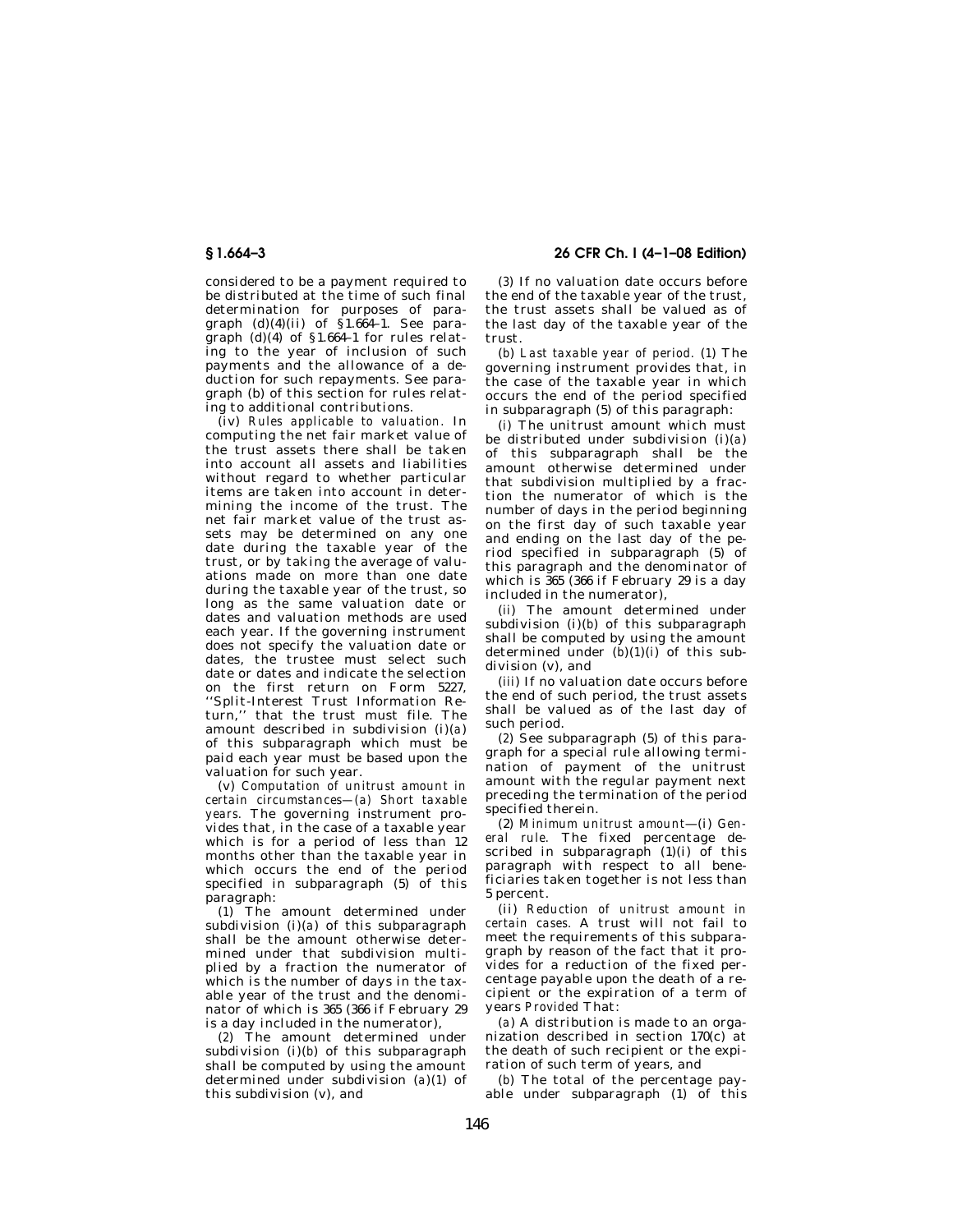paragraph after such distribution is not less than 5 percent.

(3) *Permissible recipients*—(i) *General rule.* The amount described in subparagraph (1) of this paragraph is payable to or for the use of a named person or persons, at least one of which is not an organization described in section  $170(c)$ . If the amount described in subparagraph (1) of this paragraph is to be paid to an individual or individuals, all such individuals must be living at the time of creation of the trust. A named person or persons may include members of a named class except in the case of a class which includes any individual, all such individuals must be alive and ascertainable at the time of the creation of the trust unless the period for which the unitrust amount is to be paid to such class consists solely of a term of years. For example, in the case of a testamentary trust, the testator's will may provide that the required amount shall be paid to his children living at his death.

(ii) *Power to alter amount paid to recipients.* A trust is not a charitable remainder unitrust if any person has the power to alter the amount to be paid to any named person other than an organization described in section 170(c) if such power would cause any person to be treated as the owner of the trust, or any portion thereof, if subpart E, part 1, subchapter J, chapter 1, subtitle A of the Code were applicable to such trust. See paragraph  $(a)(4)$  of this section for a rule permitting the retention by a grantor of a testamentary power to revoke or terminate the interest of any recipient other than an organization described in section  $170(c)$ . For example, the governing instrument may not grant the trustee the power to allocate the fixed percentage among members of a class unless such power falls within one of the exceptions to section 674(a).

(4) *Other payments.* No amount other than the amount described in subparagraph (1) of this paragraph may be paid to or for the use of any person other than an organization described in section 170(c). An amount is not paid to or for the use of any person other than an organization described in section 170(c) if the amount is transferred for full and adequate consideration. The trust may

not be subject to a power to invade, alter, amend, or revoke for the beneficial use of a person other than an organization described in section 170(c). Notwithstanding the preceding sentence, the grantor may retain the power exercisable only by will to revoke or terminate the interest of any recipient other than an organization described in section 170(c). The governing instrument may provide that any amount other than the amount described in subparagraph (1) of this paragraph shall be paid (or may be paid in the discretion of the trustee) to an organization described in section 170(c) provided that, in the case of distributions in kind, the adjusted basis of the property distributed is fairly representative of the adjusted basis of the property available for payment on the date of payment. For example, the governing instrument may provide that a portion of the trust assets may be distributed currently, or upon the death of one or more recipients, to an organization described in section 170(c).

(5) *Period of payment of unitrust amount*—(i) *General rules.* The period for which an amount described in subparagraph (1) of this paragraph is payable begins with the first year of the charitable remainder trust and continues either for the life or lives of a named individual or individuals or for a term of years not to exceed 20 years. Only an individual or an organization described in section 170(c) may receive an amount for the life of an individual. If an individual receives an amount for life, it must be solely for his life. Payment of the amount described in subparagraph (1) of this paragraph may terminate with the regular payment next preceding the termination of the period described in this subparagraph. The fact that the recipient may not receive such last payment shall not be taken into account for purposes of determining the present value of the remainder interest. In the case of an amount payable for a term of years, the length of the term of years shall be ascertainable with certainty at the time of the creation of the trust, except that the term may be terminated by the death of the recipient or by the grantor's exercise by will of a retained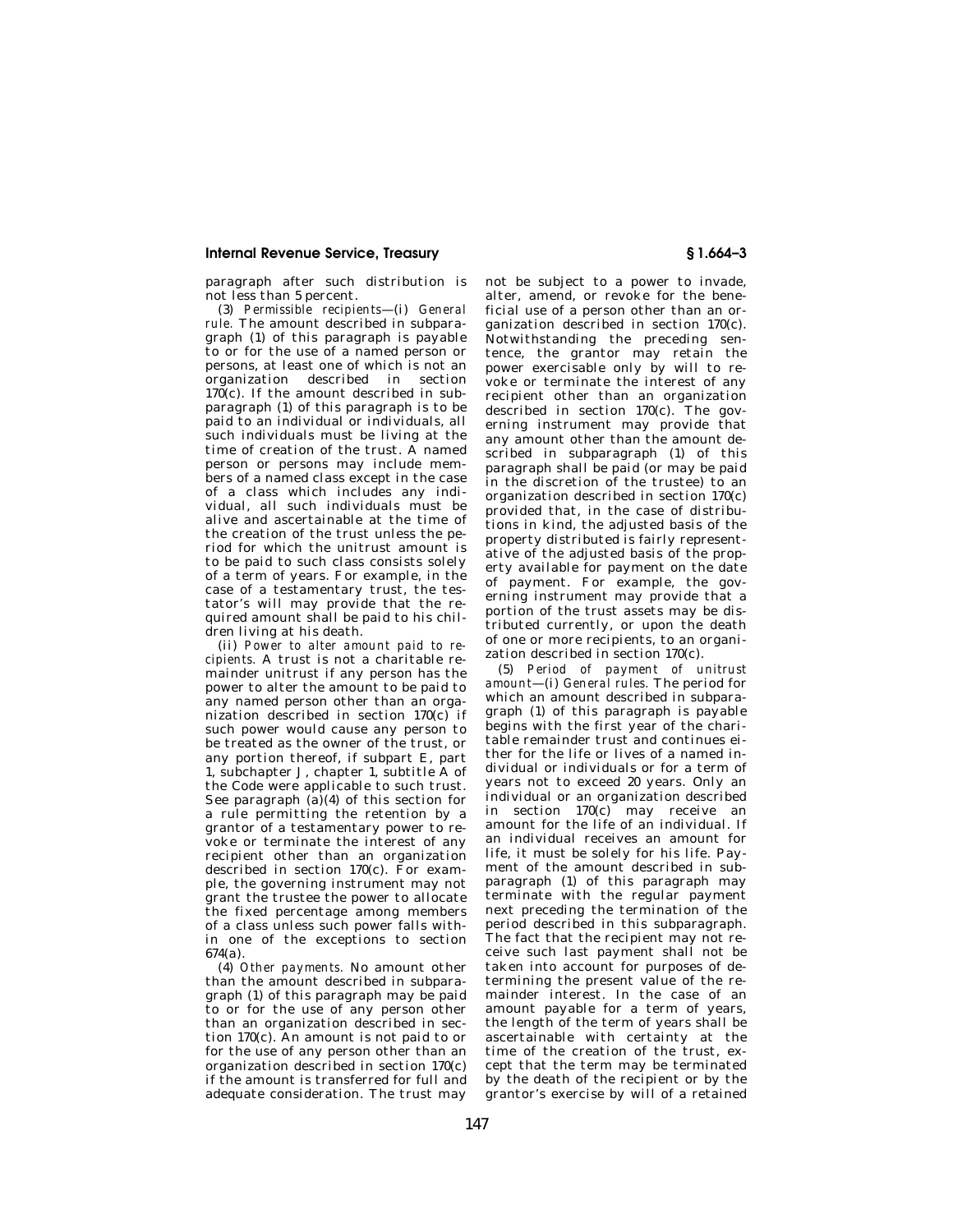power to revoke or terminate the interest of any recipient other than an organization described in section 170(c). In any event, the period may not extend beyond either the life or lives of a named individual or individuals or a term of years not to exceed 20 years. For example, the governing instrument may not provide for the payment of a unitrust amount to A for his life and then to B for a term of years because it is possible for the period to last longer than either the lives of recipients in being at the creation of the trust or a term of years not to exceed 20 years. On the other hand, the governing instrument may provide for the payment of a unitrust amount to A for his life and then to B for his life or a term of years (not to exceed 20 years), whichever is shorter (but not longer), if both A and B are in being at the creation of the trust because it is not possible for the period to last longer than the lives of recipients in being at the creation of the trust.

(ii) *Relationship to 5 percent requirement.* The 5 percent requirement provided in subparagraph  $(2)$  of this paragraph must be met until the termination of all of the payments described in subparagraph  $(1)$  of this paragraph. For example, the following provisions would satisfy the above rules:

(*a*) A fixed percentage of at least 5 percent to A and B for their joint lives and then to the survivor for his life;

(*b*) A fixed percentage of at least 5 percent to A for life or for a term of years not longer than 20 years, whichever is longer (or shorter);

(*c*) A fixed percentage of at least 5 percent to A for life or for a term of years not longer than 20 years and then to B for life (provided B was living at the creation of the trust);

(*d*) A fixed percentage to A for his life and concurrently a fixed percentage to B for his life (the percentage to each recipient to terminate at his death) if the percentage given to each individual is not less than 5 percent;

(*e*) A fixed percentage to A for his life and concurrently an equal percentage to B for his life, and at the death of the first to die, the trust to distribute onehalf of the then value of its assets to an organization described in section 170(c) if the total of the percentages is

**§ 1.664–3 26 CFR Ch. I (4–1–08 Edition)** 

not less than 5 percent for the entire period described in this subparagraph.

(6) *Permissible remaindermen*—(i) *General rule.* At the end of the period specified in subparagraph  $(5)$  of this paragraph, the entire corpus of the trust is required to be irrevocably transferred, in whole or in part, to or for the use of one or more organizations described in section 170(c) or retained, in whole or in part, for such use.

(ii) *Treatment of trust.* If all of the trust corpus is to be retained for such use, the taxable year of the trust shall terminate at the end of the period specified in subparagraph (5) of this paragraph and the trust shall cease to be treated as a charitable remainder trust for all purposes. If all or any portion of the trust corpus is to be transferred to or for the use of such organization or organizations, the trustee shall have a reasonable time after the period specified in subparagraph  $(5)$  of this paragraph to complete the settlement of the trust. During such time, the trust shall continue to be treated as a charitable remainder trust for all purposes, such as section 664,  $4947(a)(2)$ , and 4947(b)(3)(B). Upon the expiration of such period, the taxable year of the trust shall terminate and the trust shall cease to be treated as a charitable remainder trust for all purposes. If the trust continues in existence, it will be subject to the provisions of section  $4947(a)(1)$  unless the trust is exempt from taxation under section 501(a). For purposes of determining whether the trust is exempt under section 501(a) as an organization described in section  $501(c)(3)$ , the trust shall be deemed to have been created at the time it ceases to be treated as a charitable remainder trust.

(iii) *Concurrent or successive remaindermen.* Where interests in the corpus of the trust are given to more than one organization described in section 170(c) such interests may be enjoyed by them either concurrently or successively.

(iv) *Alternative remaindermen.* The governing instrument shall provide that if an organization to or for the use of which the trust corpus is to be transferred or for the use of which the trust corpus is to be retained is not an organization described in section 170(c) at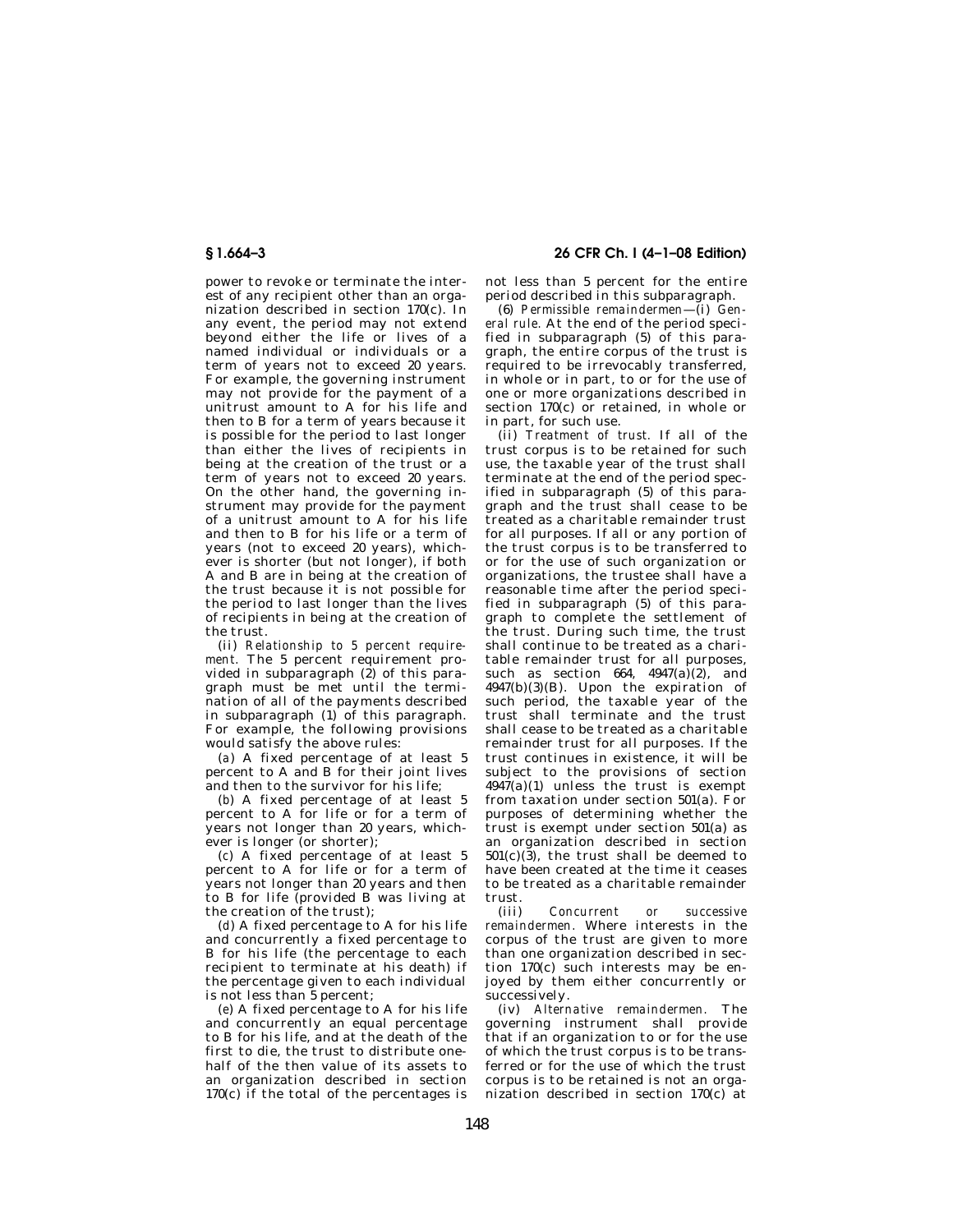the time any amount is to be irrevocably transferred to or for the use of such organization, such amount shall be transferred to or for the use of or retained for the use of one or more alternative organizations which are described in section 170(c) at such time. Such alternative organization or organizations may be selected in any manner provided by the terms of the governing instrument.

(b) *Additional contributions.* A trust is not a charitable remainder annuity trust unless its governing instrument either prohibits additional contributions to the trust after the initial contribution or provides that for the taxable year of the trust in which the additional contribution is made:

(1) Where no valuation date occurs after the time of the contribution and during the taxable year in which the contribution is made, the additional property shall be valued as of the time of contribution; and

(2) The amount described in paragraph  $(a)(1)(i)(a)$  of this section shall be computed by multiplying the fixed percentage by the sum of (i) the net fair market value of the trust assets (excluding the value of the additional property and any earned income from and any appreciation on such property after its contribution), and (ii) that proportion of the value of the additional property (that was excluded under subdivision (i) of this paragraph), which the number of days in the period which begins with the date of contribution and ends with the earlier of the last day of such taxable year or the last day of the period described in paragraph  $(a)(5)$  of this section bears to the number of days in the period which begins with the first day of such taxable year and ends with the earlier of the last day of such taxable year or the last day of the period described in paragraph (a)(5) of this section.

For purposes of this section, all property passing to a charitable remainder unitrust by reason of death of the grantor shall be considered one contribution. The application of the preceding rules may be illustrated by the following examples:

*Example 1.* On March 2, 1971, X makes an additional contribution of property to a charitable remainder unitrust. The taxable

year of the trust is the calendar year and the regular valuation date is January 1 of each year. For purposes of computing the required payout with respect to the additional contribution for the year of contribution, the additional contribution is valued on March 2, 1971, the time of contribution. The property had a value on that date of \$5,000. Income from such property in the amount of \$250 was received on December 31, 1971. The required payout with respect to the additional contribution for the year of contribution is \$208 (5 percent×\$5,000×305/365). The income earned after the date of the contribution and after the regular valuation date does not enter into the computation.

*Example 2.* On July 1, 1971, X makes an additional contribution of \$10,000 to a charitable remainder unitrust. The taxable year of the trust is the calendar year and the regular valuation date is December 31 of each year. The fixed percentage is 5 percent. Between July 1, 1971, and December 31, 1971, the additional property appreciates in value to \$12,500 and earns \$500 of income. Because the regular valuation date for the year of contribution occurs after the date of the additional contribution, the additional contribution including income earned by it is valued on the regular valuation date. Thus, the required payout with respect to the additional contribution is \$325.87 (5 percent×[\$12,500+\$500]×183/365).

(c) *Calculation of the fair market value of the remainder interest of a charitable remainder unitrust.* See §1.664–4 for rules relating to the calculation of the fair market value of the remainder interest of a charitable remainder unitrust.

(d) *Deduction for transfers to a charitable remainder unitrust.* For rules relating to a deduction for transfers to a charitable remainder unitrust, see section 170, 2055, 2106, or 2522 and the regulations thereunder. The deduction allowed by section 170 for transfers to charity is limited to the fair market value of the remainder interest of a charitable remainder unitrusts regardless of whether an organization described in section 170(c) also receives a portion of the amount described in  $§1.664-3(a)(1)$ . For a special rule relating to the reduction of the amount of a charitable contribution deduction with respect to a contribution of certain ordinary income property or capital gain property, see section  $170(e)(1)$  (A) or (B)(i) and the regulations thereunder. For rules for postponing the time for deduction of a charitable contribution of a future interest in tangible personal